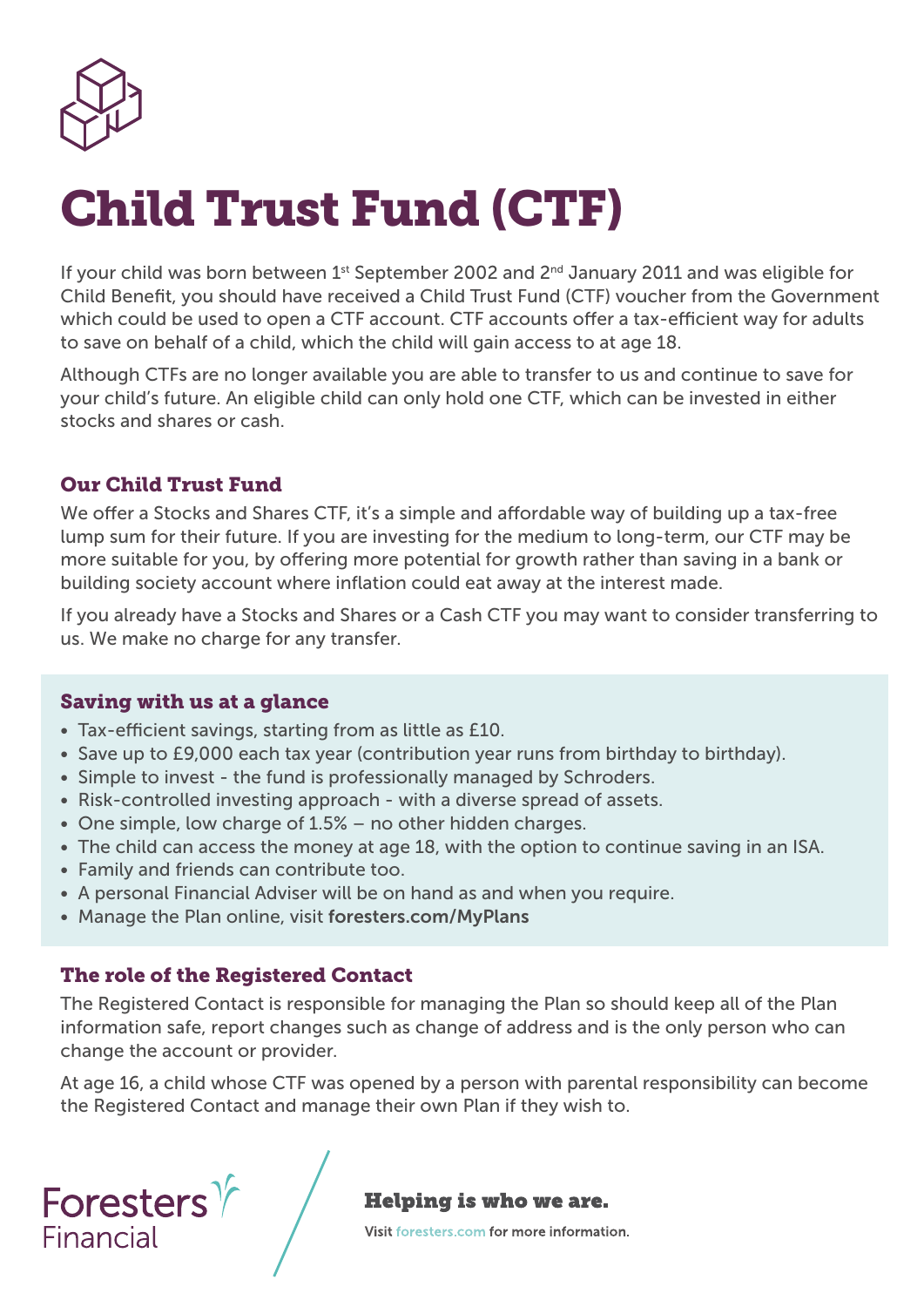#### Your investment

Your investment will be looked after by the experts at Schroders who make the investment decisions on your behalf with a risk-controlled sustainable approach.

Schroders is an independent, dedicated asset manager with a strong heritage and culture based on over 200 years' experience of investment markets.

Our CTF is a unit-linked Plan and meets Government standards required to be a stakeholder product. This means it is a straightforward, risk-controlled, low cost product – where charges are no more than 1.5% of the fund value. This single annual charge takes into account our administration and investment management costs.

Contributions will be used to purchase units in the Foresters Stakeholder (Schroders) Managed 1 Fund.

Whilst our CTF meets the standard for a stakeholder scheme this does not necessarily mean that the investment is suitable for you or that there is any guarantee of performance.

As with all stock market investments the value may fall as well as rise and you may get back less than has been invested.

## **Contributions**

Anyone can contribute from £10 by Direct Debit or standing order for monthly contributions, and from £10 for single contributions by cheque and/or direct from your bank (direct credit); you can also make debit card payments online and by phone.

Direct Debits can be amended at any time, subject to a minimum of £5 per month and the minimum of £20. All contributions to the CTF are considered a gift and cannot be returned.

To keep pace with inflation monthly contributions will automatically increase in line with the Retail Price Index, subject to a minimum of 2.5%



# Manage your savings online

View your child's Plan value, fund information and make contributions online - visit foresters.com/MyPlans



# Choice in how you do business

You can do business with us in a way that suits you. Whether that's online with MyPlans, by phone, post or with a Forester Life Financial Adviser.



# What our customers think

Our customers and members rate us 4.7 out of 5 stars, for providing a great service.



Protected

# Your child's money is protected

100% of your child's savings are protected by the Financial Services Compensation Scheme (FSCS).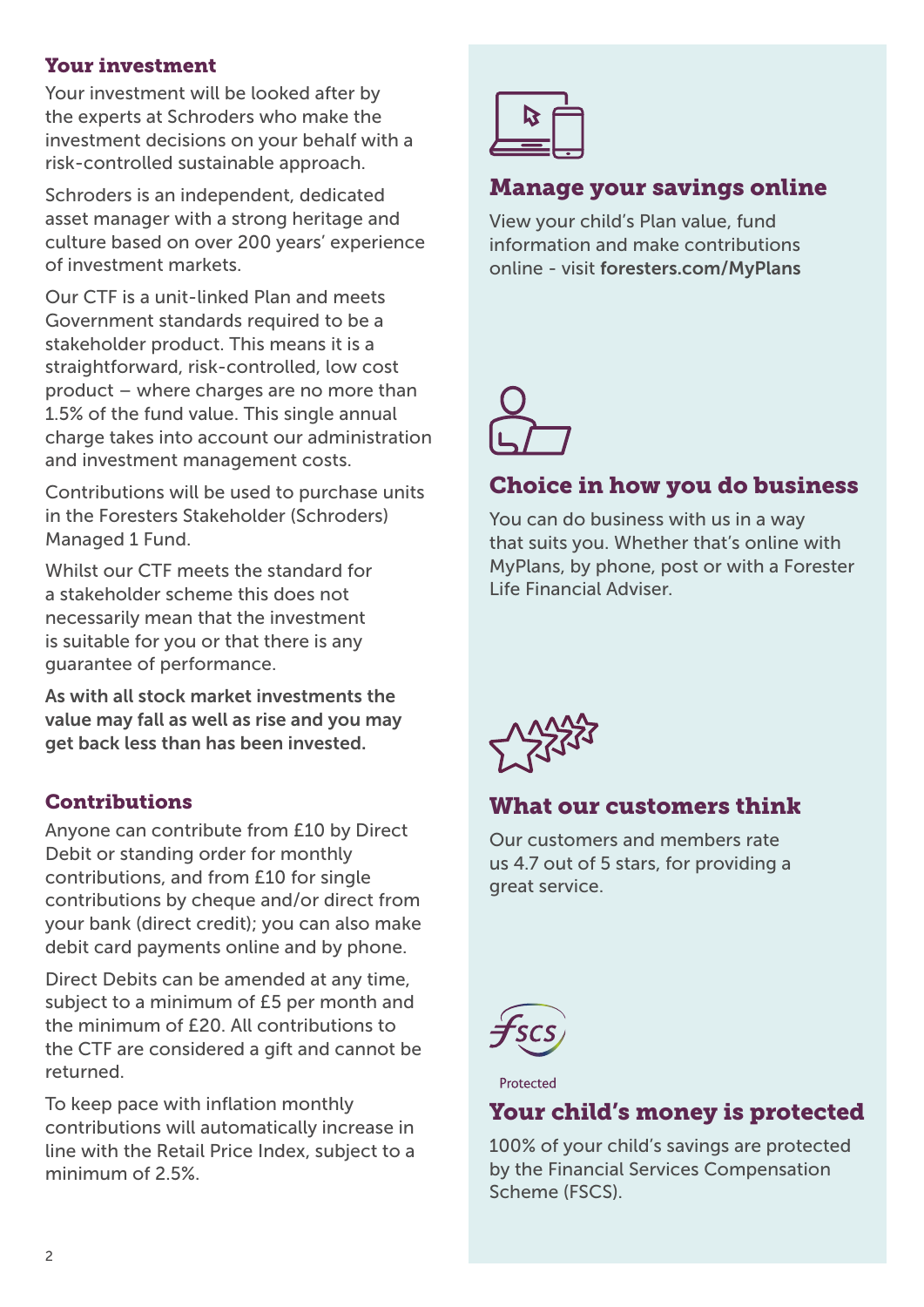We will write to you each year to let you know this is happening, and if you do not wish for your contribution to increase, just let us know 14 days before this is due.

# Keeping you informed

You can check the value of your child's Plan online, visit foresters.com/MyPlans

If the Plan has received any contributions in the birthday year, and the Plan value exceeds £300, we will send a statement showing the payments received, the number of units held and the value of your child's Plan. In any event statements will always be sent on the child's  $11<sup>th</sup>$  and  $16<sup>th</sup>$  birthday and just before they reach 18.

# Transfers

You are entitled to transfer between CTF managers and our Forester Life CTF can be transferred at no charge. We accept transfers from both Stocks and Shares and Cash CTFs. Any transfer needs to be made in full and the transfer can only be made by the Registered Contact.

If you are transferring from a Cash CTF you should note that there will now be some risk to your capital.

Forester Life does not give advice on transfers. If you are in any doubt about a transfer you should seek full financial advice.

## Accessing the money at age 18

The Planholder will be contacted at least a month before their 18<sup>th</sup> birthday with details on how to access their savings. After their 18<sup>th</sup> birthday they will have the choice to leave the money where it is, encash the money, or reinvest all or some of the money in an Adult ISA. They will be able to do this online, over the phone, or get face-to-face advice should they wish. For more information, visit foresters.com/ctfhub

# Other information

In the unfortunate event of the Planholder's death before age 18 we will pay out 101% of the value of the CTF to the Planholder's legal personal representatives.

## Tax treatment

The amount paid to the Planholder at age 18 is completely free from Income and Capital Gains Tax.

Tax treatment depends on individual circumstances and may be subject to change in the future.

## If you change your mind

Once your application is accepted, you will be issued your Plan Documents and a notice of your right to cancel. You have 30 days from receipt of this notice to cancel your application.

Should you cancel, any contributions returned may be lower if the value of units bought on your child's behalf has fallen.

## If you are unhappy with our service

We take the concerns of our customers very seriously. If you are unhappy with any aspect of the service provided by us, please write to the Customer Relations Officer, Forester Life, Foresters House, 2 Cromwell Avenue, Bromley BR2 9BF.

If we do not deal with your complaint to your satisfaction, you can complain to: The Financial Ombudsman Service, Exchange Tower, London E14 9SR (telephone 0300 123 9123, email complaint.info@financialombudsman.org.uk or visit (www.financialombudsman.org.uk). Making a complaint will not prejudice your right to take legal action.

You can view the Forester Life customer complaints procedure at foresters.com or phone 0333 600 0333 for a copy.